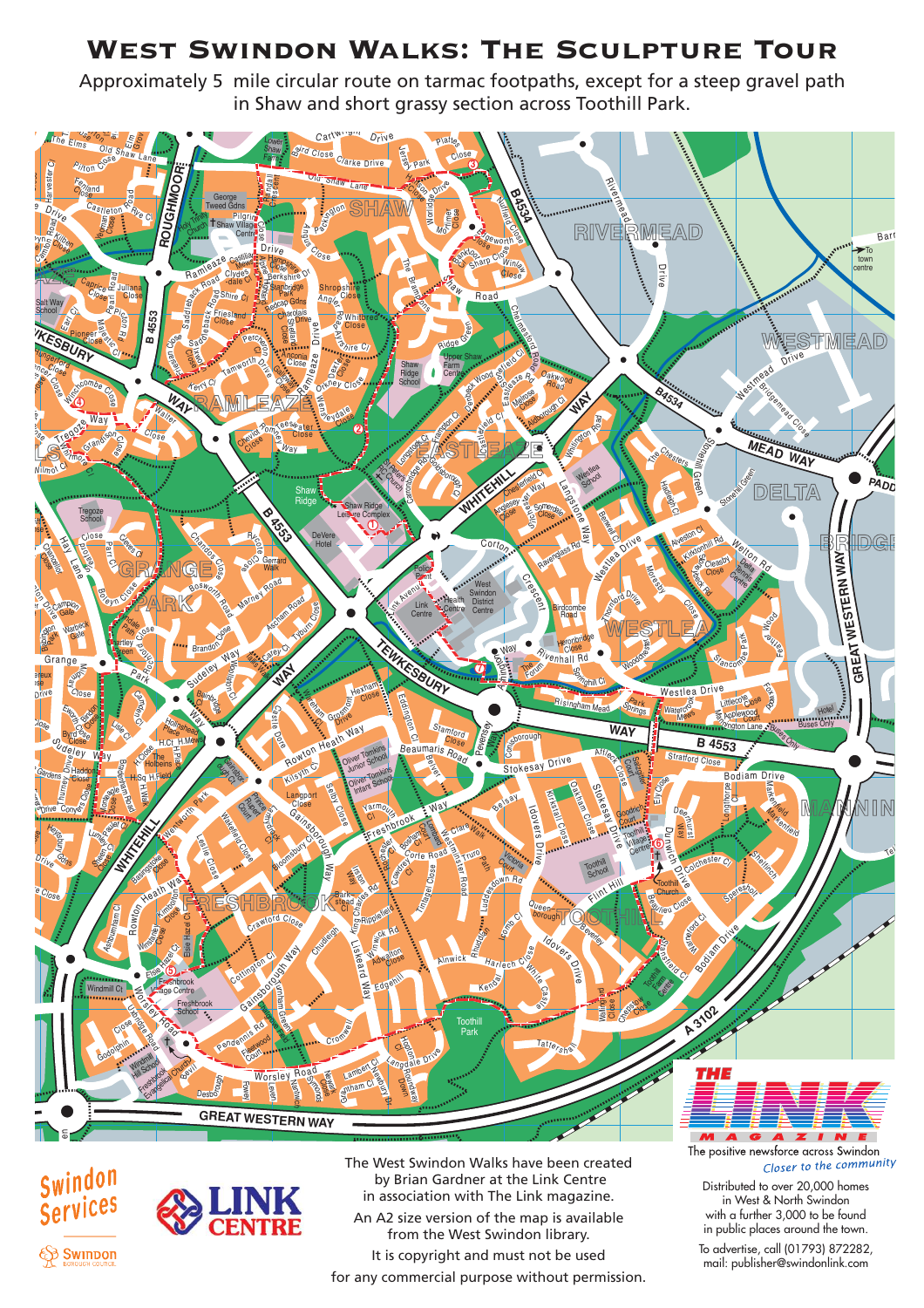# West Swindon Walks: The Sculpture Tour - 2

This walk is about five miles, all on tarmac paths except for a steep gravel path in Shaw and a short grassy section across Toothill Park. It is a circular route linking seven sculptures in West Swindon. Allowing time to stop and look at each sculpture, the walk should take around two hours at a leisurely pace.

☞ Starting at the Link Centre, carefully cross Link Avenue and take the underpass beneath Whitehill Way. Turn left into the Shaw Ridge Leisure Complex where you will find the statue of Diana Dors outside the cinema.

The following descriptions are taken from *'The Works: Exploring Public Art in the Borough of Thamesdown'* a leaflet produced by the then Thamesdown Borough Council in the early1990s.

### **Diana Dors - Film Star 1991**. Artist: John Clinch. Material: Bronze

Project Details: Commissioned by Thamesdown Borough Council through the Percent for Art Policy, funded by Carter Commercial Developments. The sculpture is a flamboyant tribute to one of Swindon's most famous and glamorous residents.

☞ Follow the path uphill from the cinema to the Zu Bar and as it bears left and takes you up through the trees to the Shaw Ridge Open Space. When you reach the ridge turn right and go straight ahead at the crossroads of paths. The second sculpture is just ahead on the left.

**How the Mighty Fall 1989**. Artist: Tim Sandys-Renton. Material: Cast Aluminium, Cast Iron Project Details: Commissioned by Thamesdown Borough Council through the Percent for Art Policy. The sculpture is like an archaeological artefact from the 20th Century which requires viewers to transport themselves into the future.

☞ Carry on walking along the ridge, ignore the path on your right to Shaw Ridge School. Instead, take the next right turn on to a path which takes you across The Bramptons, with a tennis court on your right. When the path emerges on to Shaw Road, cross the road and turn left. Follow the bend of the road, go straight across at the roundabout and turn right on to the next path, which leads to the third sculpture.

### **White Horse Pacified 1987**. Artist: Julie Livsey. Materials: Steel and Concrete

Project Details: The sculpture was completed during an International artists exchange between Swindon and Lisbon, Portugal, funded by the Calouste Gulbenkian Foundation, Southern Arts, Wiltshire County Council and Thamesdown Borough Council. The work is an interpretation of the famous chalk cut white horses surrounding Swindon.

☞ The path sweeps around to the left behind the sculpture. Take care as you ascend this steep gravel path as it can be slippery. Cross Shaw road again and go straight ahead on the path which crosses Hanson Close and leads on to Old Shaw Lane. Turn right on to Old Shaw Lane and follow it downhill, passing Lower Shaw Farm on the right. Ignore the left turn into Randall Crescent and take the next path on the left, which leads to Shaw Village Centre. Walk past the shops on your left, cross Ramleaze Drive and go straight ahead on the path opposite. Ignore all turnings and take the subway under Tewkesbury Way. When you come out of the subway you are in Walter Close. Take the second turn on the right, ignore both the right turn down to the roundabout and the left turn into Grandison Close. You are now on Tregoze Way. Instead of turning left and contunuing on Tregoze Way, cross the road and you have reached the fourth sculpture.





The West Swindon Walks have been created by Brian Gardner at the Link Centre in association with The Link magazine. An A2 size version of the map is available from the West Swindon library. It is copyright and must not be used for any commercial purpose without permission.



The positive newsforce across Swindon Closer to the community Distributed to over 20,000 homes in West & North Swindon with a further 3,000 to be found in public places around the town. To advertise, call (01793) 872282, mail: publisher@swindonlink.com